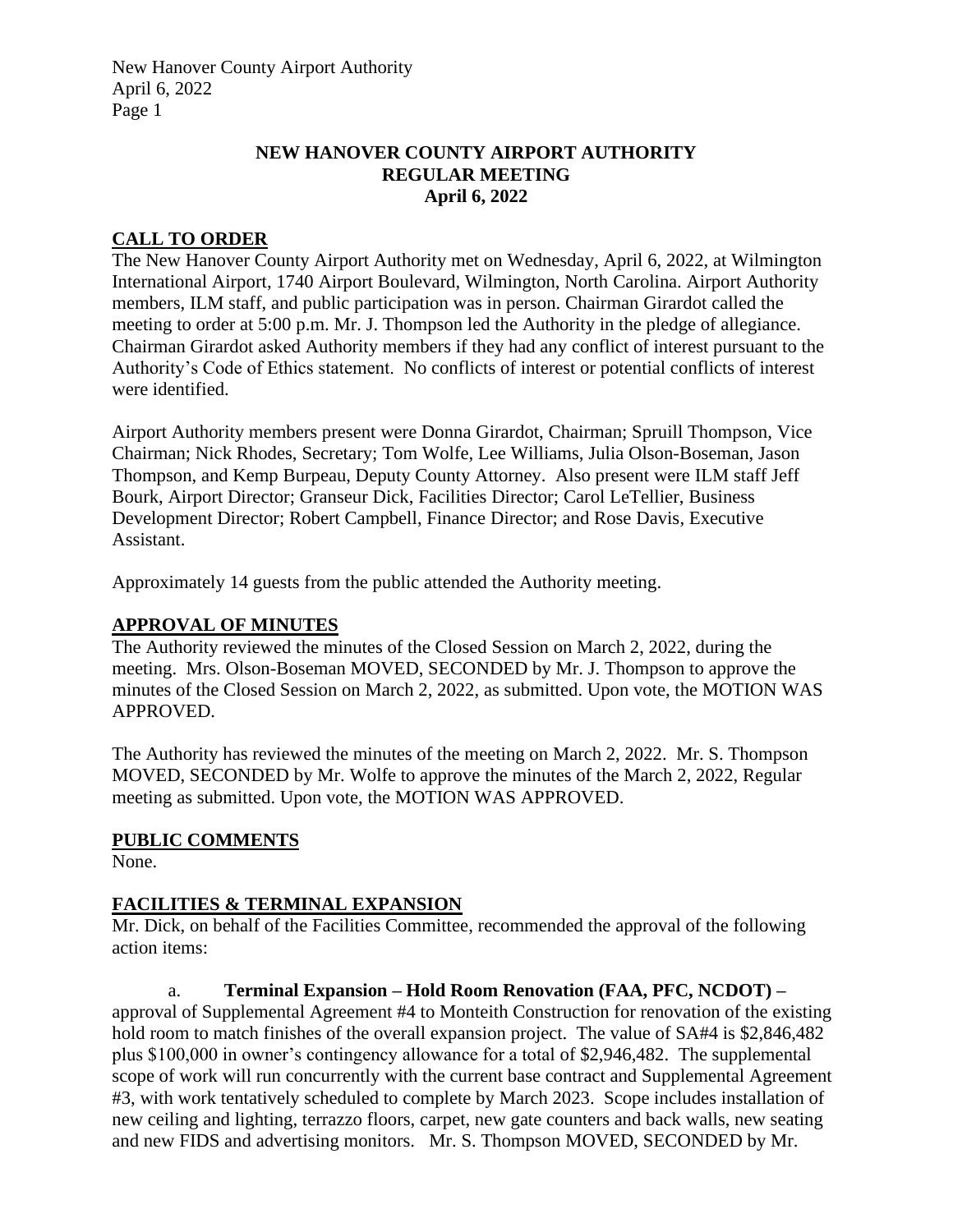Wolfe to approve the Supplemental Agreement #4 to Monteith Construction as recommended. Upon vote, the MOTION WAS APPROVED.

b. **Airport Boulevard and Parking Improvements (General Capital Fund)** – approval of Work Authorization to AVCON, Inc. in the NTE amount of \$97,196 to perform topographic/physical survey and geotechnical testing in advance of and to be used in the design of a new revenue parking lot and future improvements to Airport Blvd. Following some discussion, Mr. J. Thompson MOVED, SECONDED Mr. Wolfe to approve the Work Authorization to AVCON, Inc. as recommended. Upon vote, the MOTION WAS APPROVED.

# **IT**

Mr. Bourk reported on the status of the RFPs for Common Use System providers and Content Management/FIDS/Digital Display System noting that staff received a total of 4 Common Use System proposals and 8 Terminal Display/FIDS proposals. Staff is reviewing and preparing to make a final vendor selection for both and would like to recommend Authority approval of a NTE contract of \$250,000 for the Common Use System, and a NTE contract of \$350,000 for the FIDS system. Mr. Williams MOVED, SECONDED Mrs. Olson-Boseman to approve a contract for the Common Use System in an amount NTE \$250,000 and a contract for the Terminal Display System/FIDS in an amount NTE \$350,000 as recommended. Upon vote, the MOTION WAS APPROVED.

## **FINANCE & HUMAN RESOURCES**

Mr. Campbell reviewed ILM's February financial summary, financials, and cash summary.

Mr. Campbell, on behalf of the Finance Committee, recommended the approval of the following action items:

- a. Airport Consultant hourly agreement with DKMG, and various subs, for services and fees specified in the contract through June 30, 2022. A long-term contract will be presented for approval of the Authority for the upcoming fiscal year at a future meeting. Mr. Rhodes MOVED, SECONDED Mr. S. Thompson to approve the Airport Consultant agreement as recommended. Upon vote, the MOTION WAS APPROVED.
- b. Increase in the spending limit for the Authority Chair up to \$90,000 and the Airport Director up to \$50,000 for items that are included in the approved budget. Mr. J. Thompson MOVED, SECONDED Mr. Williams to approve the spending limit increases as recommended. Upon vote, the MOTION WAS APPROVED.
- c. Extending the parking management contract beyond the October 31, 2022, termination date. The contract will continue under the same terms on a month-to-month basis until terminated, but not to extend beyond October 31, 2023. Mr. J. Thompson MOVED, SECONDED Mr. S. Thompson to approve the extension of the parking management contract as recommended. Upon vote, the MOTION WAS APPROVED.
- d. Increasing the maximum daily rate in the Main Daily Parking Lot from \$10 to \$12, the daily rate in the Premium Lot from \$14 to \$15, and the daily rate in the Economy Lot from \$8 to \$9, effective May 1, 2022. Following a brief discussion, Mr. Williams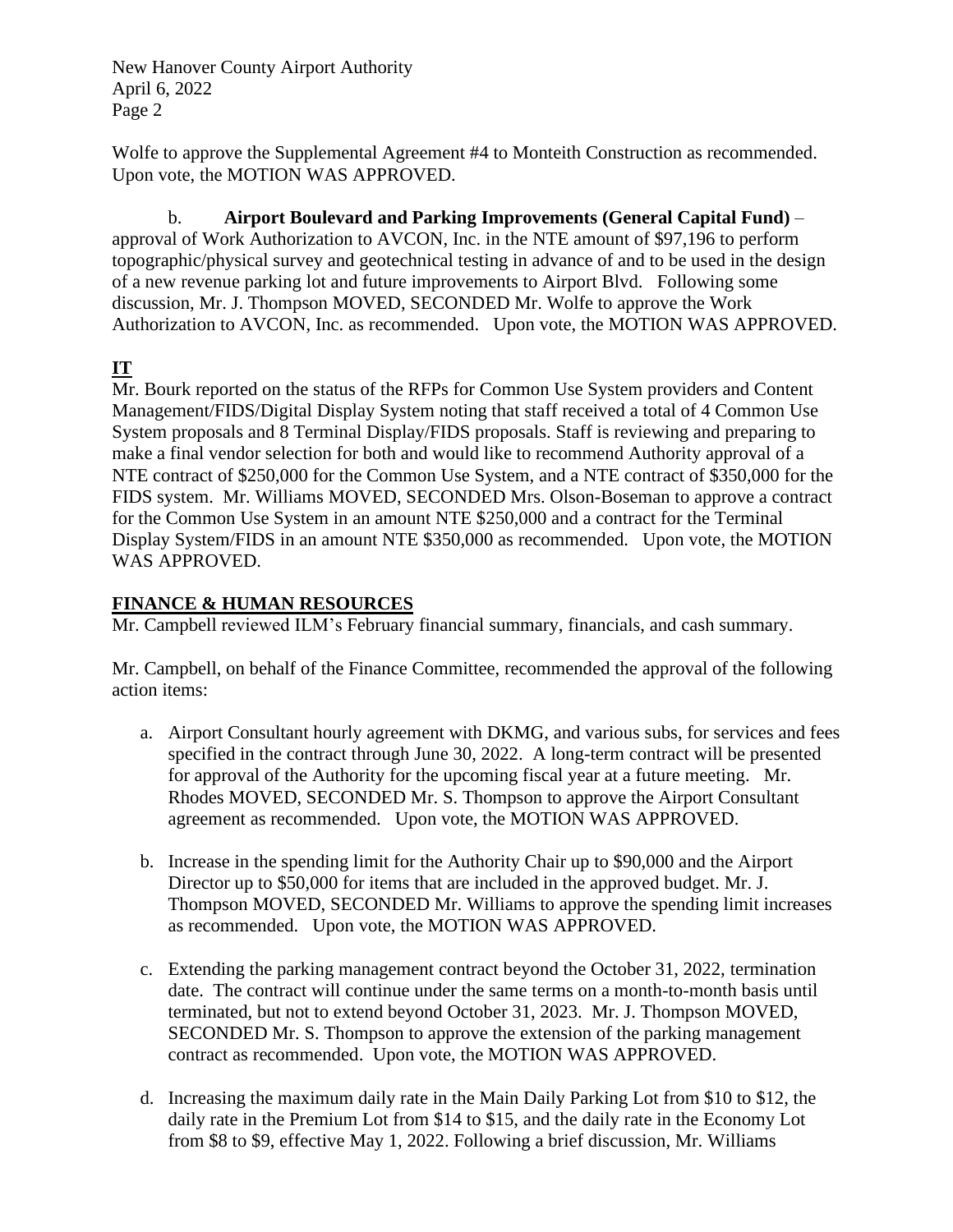> MOVED, SECONDED Mr. S. Thompson to approve the parking lot daily rates as recommended. Upon vote, the MOTION WAS APPROVED.

Mr. J. Thompson shared a conversation he had with a Marine General recently about why the military doesn't use ILM for their military travel. The General shared that the military uses a formula which includes ticket price, parking and other fees. He noted that other airports offer a reduced rate for military parking while ILM does not, which may make a difference in the overall formula to attract military travel thru ILM in the future. Chairman Girardot asked the Finance Committee to follow-up on this matter.

Mr. Campbell shared a brief overview of the current proposed budget and reminded the Authority that the Budget is available for Authority review until the May meeting, at which time the Authority approves the budget for public comment period. Following the public comment period, the Authority will vote to approve the final budget at the June Authority meeting which goes into effect July 1, 2022.

Chairman Girardot and Mr. Bourk updated the Authority on a recent meeting at ILM with Kyle Sanders, Senator Tillis' Deputy Chief of Staff, where they discussed ILM's Capital Improvement Program (CIP) application. Mr. Bourk stated that ILM is applying for discretionary dollars and ILM will have a strong CIP program for the next 5 years if that gets funded. Mr. Bourk noted that Talbert and Bright engineers did a great job putting that application together with solid arguments why the FAA should fund those projects.

## **BUSINESS DEVELOPMENT**

Ms. LeTellier, on behalf of the Business Development Committee, recommended the approval of the following action items:

- a. A two-year lease extension with a 90-day cancellation for Edge Landscaping, Inc., effective April 1, 2022. Annual rent is \$11,216.70 with 3% per year increases. Mr. S. Thompson MOVED, SECONDED by Mr. Wolfe to approve the lease extension for Edge Landscaping, Inc. as recommended. Upon vote, the MOTION WAS APPROVED.
- b. A month-to-month lease for Jetstar Aviation in the American Cargo Building. Mrs. Olson-Boseman MOVED, SECONDED by Mr. Williams to approve the month-to-month lease with Jetstar Aviation as recommended. Upon vote, the MOTION WAS APPROVED.

Ms. LeTellier updated the Authority on the status of the Tailwind Café opening, sharing photos of the opening crowds and retail displays.

Mr. Bourk reported that staff would be putting out an RFQ for a Business Park Consultant in April and will begin tree removal at front of Parcel 27 as well.

## **GOVERNMENT**

Chairman Girardot reminded the Authority of the General Assembly Breakfast at ILM on Monday, April  $11<sup>th</sup>$  at 8 am and noted that the County Commissioners will be meeting with the Authority at a date to be determined in May for their annual airport update.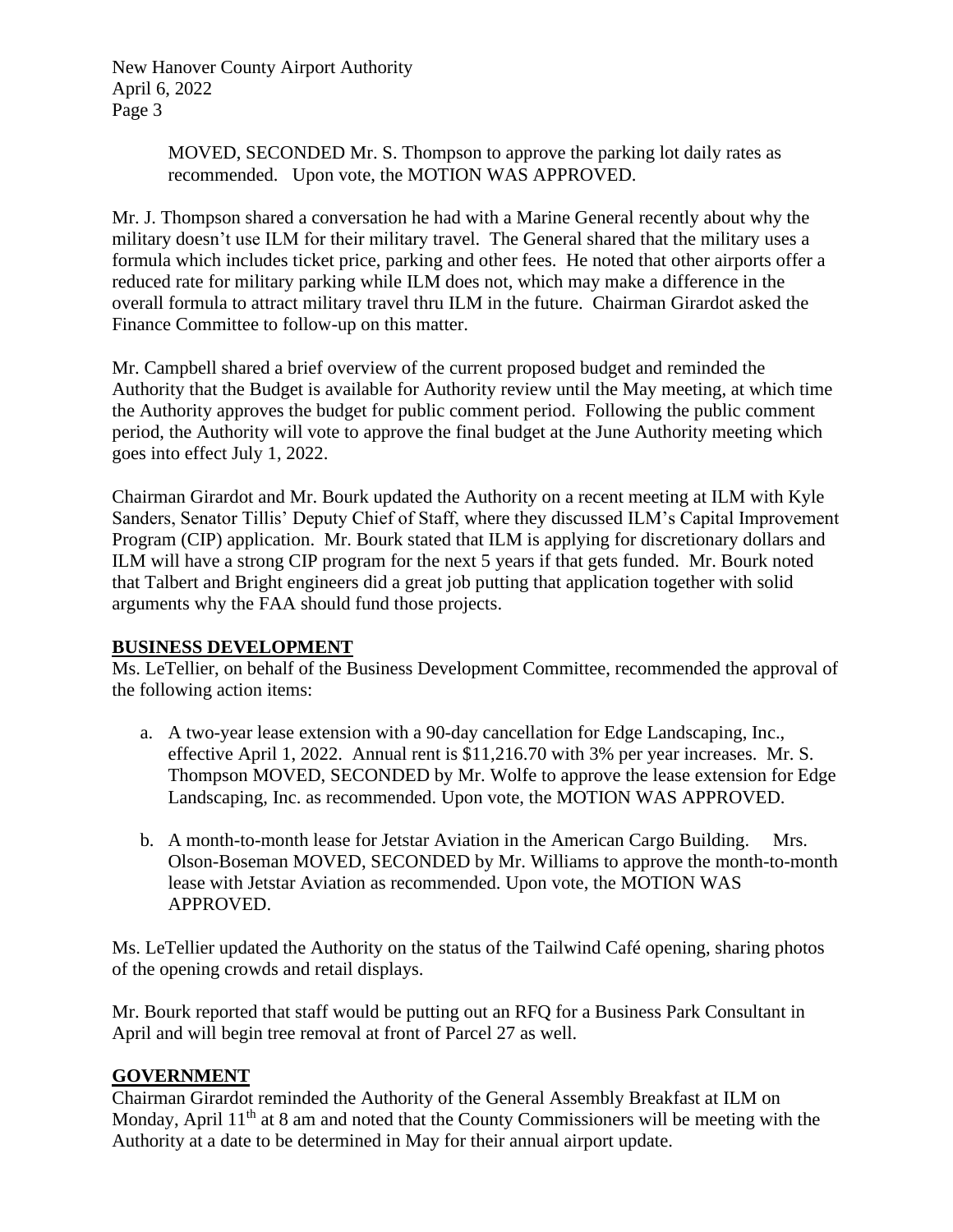Chairman Girardot noted the two major topics for the General Assembly breakfast would be asking for support of a one-time increase of the NC airport funding from \$75M to \$150M with the same distribution formula, and the new request for a one-time Air Service Development funding in the amount of \$17M. ILM will also report to the legislators how we have spent the State funds on projects at ILM.

Chairman Girardot reported that the Senate finally approved the FY2022 Omnibus bill for \$1.5T spending bill, which will provide funds for airports. The bill is on the President's desk for signing.

## **OPERATIONS & GENERAL AVIATION**

Mr. Bourk reported that staff has the letter for Modern Aviation to update the military Giant Report and there is a pavement study analysis in the capital budget that may find additional improvements.

Mr. Bourk reported that the Eastside Hangar Development project was submitted to the FAA for partial funding in the CIP application.

Mr. Bourk reviewed the monthly operations reports and updated the Authority on fuel flowage for the month of February 2022. Mr. Bourk noted that increased fuel prices will have a major impact on the industry.

Mr. Bourk updated the Authority Cape Fear General Aviation Day event on April 30, 2022 at Rescue Base, and the status of the plans for a scholarship program for local youth to earn their pilot's license.

## **DIRECTOR'S REPORT**

Mr. Bourk updated the Authority on Air Service Development and shared the two-minute marketing video which is targeted to the local population for use on social media and for local community presentations.

Mr. Bourk reported on the Tourism Development Authority's (TDA) approval of a Destination Marketing Incentive of \$125,000 per new route at their last meeting. This is a great addition to ILM's Incentive Program.

Mr. Bourk noted that the Small Community Air Service Development Grant was submitted to the DOT which, if approved, would provide funding for a new non-stop route from ILM to Miami or Ft. Lauderdale.

#### **UNFINISHED BUSINESS**

None.

## **NEW BUSINESS**

Chairman Girardot called for a motion for the Authority to enter a closed session to discuss matters relating to the expansion of industries and economic development pursuant to NCGS §143-318.11(a)(4). Mr. S. Thompson MOVED, SECONDED by Mr. Wolfe to enter into closed session for the above referenced matter. Upon vote, the MOTION WAS APPROVED.